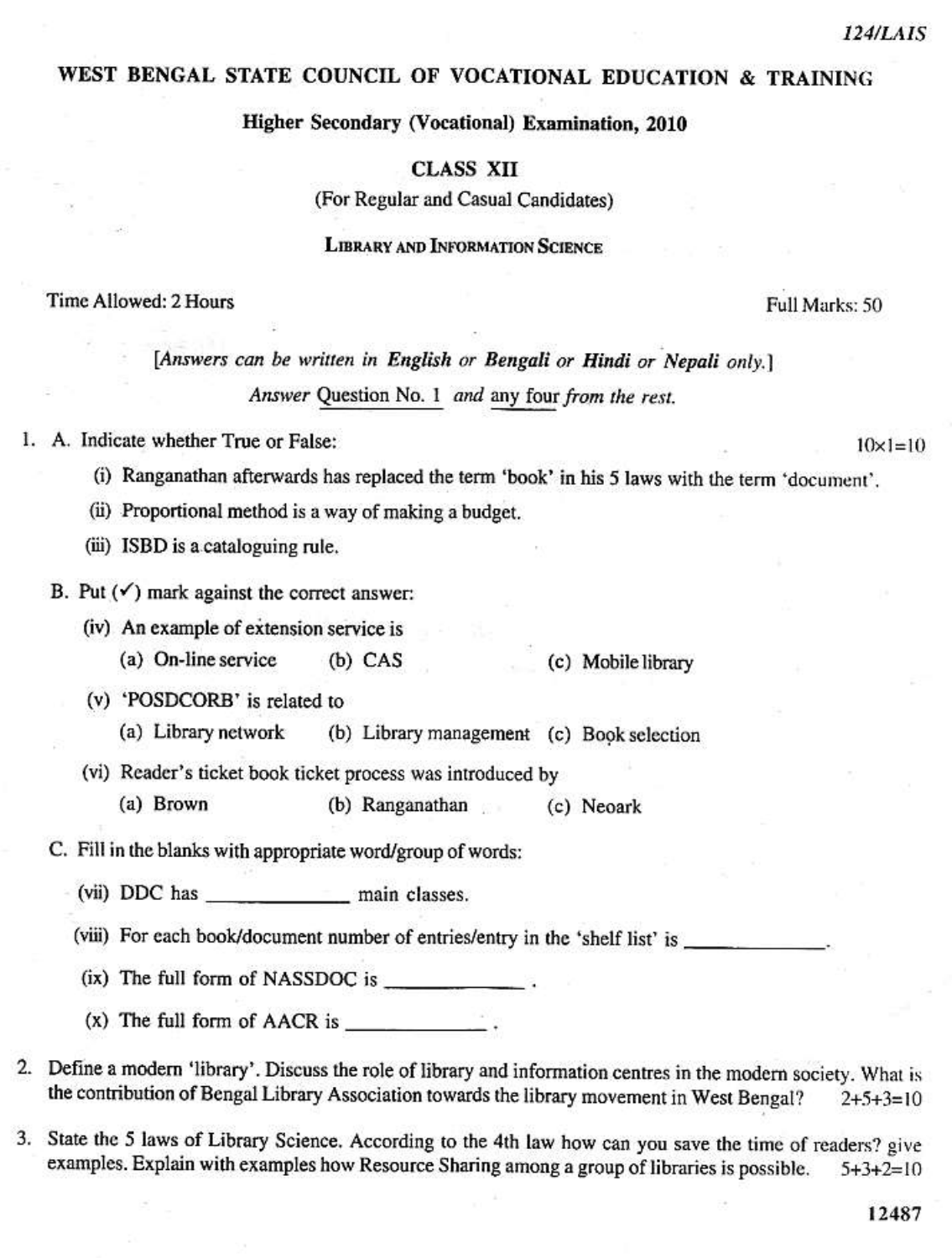- 4. Discuss the different steps in management process with respect to a Library & Information Centre according to Luther Galic. What are the steps for 'Book Selection' in a library. State the process of charging and discharging in Brown's Issue System.  $5 + 3 + 2 = 10$
- 5. Mention different types of 'Library Committee'. Discuss about the various sources of funds in library. What are the components of information that are recorded in an Accession Register?  $4+3+3=10$
- 6. Name different schemes of classification in a library. What are the advantages of classification in a library  $\&$ Information Centre? What is notation? What are the qualities of a good notation?  $2+3+2+3=10$
- 7. What are the aim and objectives of catalogue in a library? Give the difference between a catalogue and a bibliography. Mention different types of catalogue. What do you understand by the outer form of catalogue?

 $3+2+2+3=10$ 

 $2\frac{1}{2} \times 4 = 10$ 

 $50x5=50$ 

12487

Write short notes on: (a) Colon Classification; 8.

(b) Library Budget;

(c) Call number:

(d) Main Entry.

#### [Bengali Version]

াবাংলা অথবা ইংরাজী অথবা হিন্দী অথবা নেপালীতে উত্তর লেখা যাবে।

## প্রথম প্রশ্নটির উত্তর দেওয়া আবশ্যিক।

পরবর্তী প্রশ্নগুলোর মধ্যে থেকে যে কোন চারটি প্রশ্নের উত্তর দাও।

- ১। (ক) সত্য বা মিথ্যা লেখ ঃ
	- (i) রঙ্গানাথন গ্রন্থাগার বিজ্ঞানের পঞ্জসূত্রে পরবর্ত্তীকালে গ্রন্থের বদলে 'নথি' নাম দেন।
	- (ii) আনুপাতিক পশ্বতি হ'ল আয়-ব্যয়ক (বাজেট) প্রস্তুত করার একটি পশ্বতি।
	- (iii) ISBD হ'ল একটি গ্ৰন্থসূচী বিধি।
	- (খ) সঠিক উত্তরে (√) চিহ্ন দাওঃ
		- (iv) সম্প্রসারণ পরিষেবার একটি উদাহরণ হল ঃ
			- (অ) অন-লাইন পরিষেবা
- (আ) CAS

(ই) ভামামানগ্রন্থাগার

(ই) গ্ৰন্থনিৰ্বাচন সম্পৰ্কিত

- (v) POSDCORB হ'ল
	- (অ) লাইব্রেরী নেটওয়ার্ক সম্পর্কিত
		-
- (vi) রিড়ার্স টিকিট বুক টিকিট পশ্বতিটি উদ্ভাবণ করেন
	- (অ) ব্ৰাউন

(আ) রজানাথন

(আ) গ্ৰন্থাগার ব্যবস্থাপনা সম্পর্কিত

(ই) নিওয়ার্ক